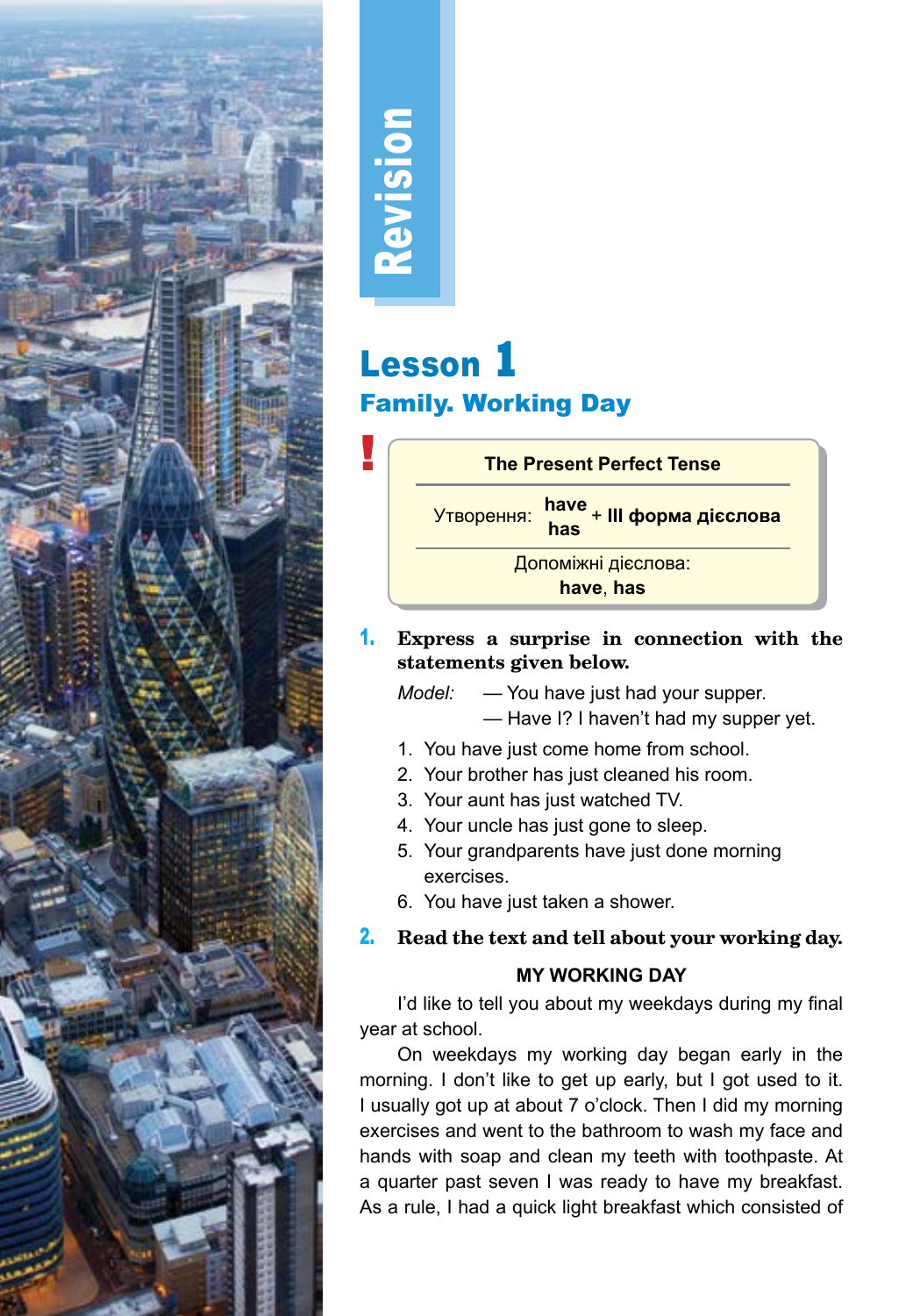# UNIT **1** Autobiography

### Lesson **9** Childhood

#### 1. **Look at the photos. Speak about the childhood of the girl.**



2. **Check whether you remember your childhood.**

- 1. What did you look like? Were you tall? thin? pretty? handsome? cute? Did you have curly hair? straight hair? long hair? Did you have dimples? freckles?
- 2. Did you have many friends? How did you spend your leisure time? What games did you play?
- 3. Did you like school when you were in the first form? Who was your favourite teacher? Why? What was your favourite subject? Why?
- 4. What did you do in your spare time? Did you have a hobby? Did you play sports?
- 5. How old were you when you began to walk? How old were you when you began to talk? How old were you when you started school?
- 3. **Exchange the information about your childhood with your classmate. Say what differences and similarities have you noticed. Use phrases given below.**

*Describing Similarities*

- is rather like
- appears similar to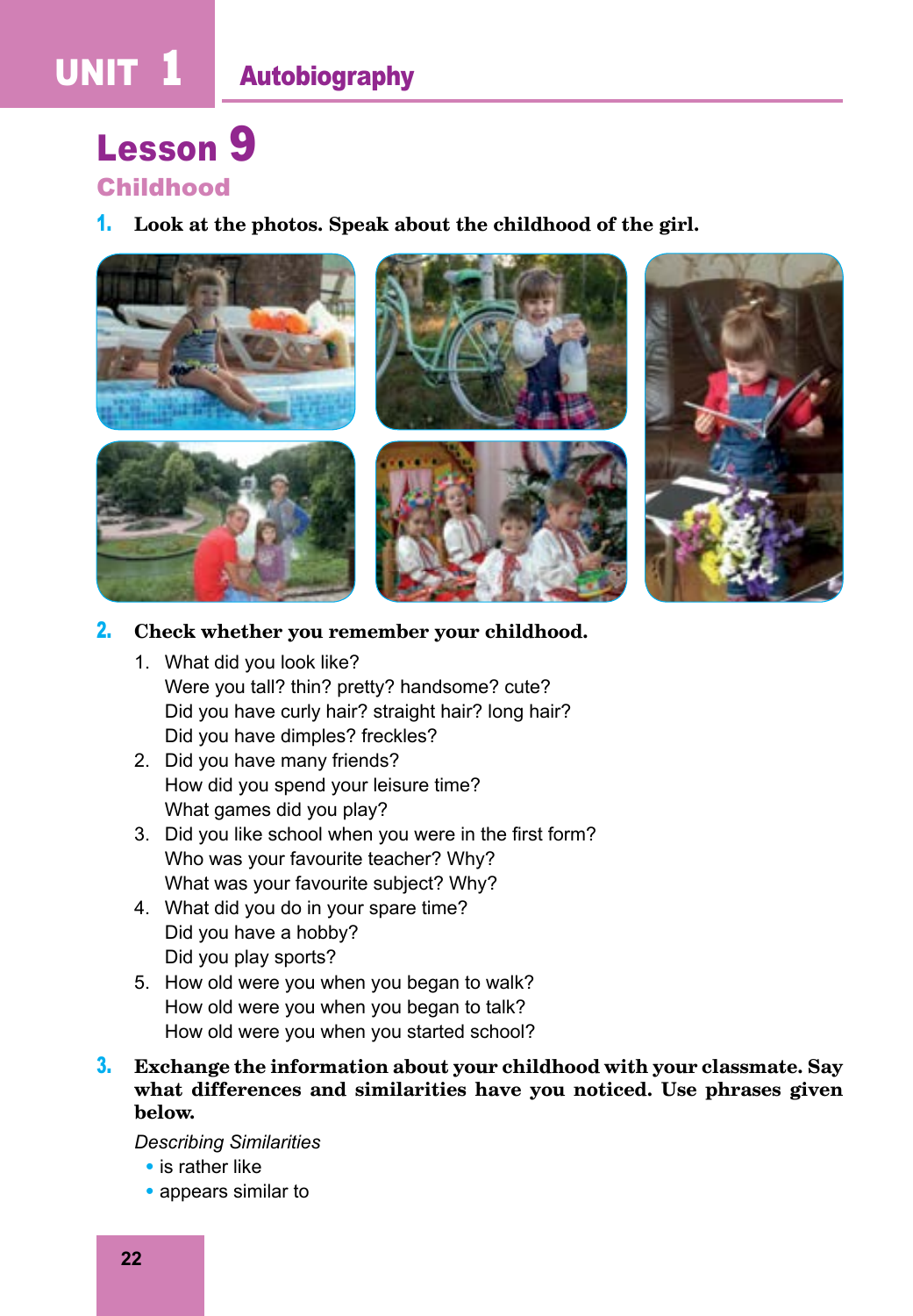#### SELF-ASSESSMENT MODULE 2

#### **LEVEL 1**

1. **Find and write down 7 words on the topic "Cinema and Theatre".** 

# curtainboxdresscircleperformanceadventurehorrorscience

#### 2. **Choose the correct item.**

- 1.  $I_{\text{2}}$  to see that performance.
	- a) can b) should c) ought
- 2. When I was a child,  $I_{\text{max}}$  go to the cinema myself. a) can b) could c) may
- 3. During the performance you **contained** be quiet.
- a) can b) should c) ought
- 4. His characters \_\_\_\_\_\_\_\_\_\_\_\_\_ solve problems. a) can b) might c) ought
- 3. **Write five sentences about your visit to the cinema or theatre.**

#### **LEVEL 2**

#### 1. **Choose the odd-word-out.**

- 1. curtain, stage, scenery, film
- 2. box, award, pit, dress-circle
- 3. audience, actor, playwright, prompter

#### 2. **Choose the correct items.**

- 1. You \_\_\_\_\_\_\_\_\_\_\_\_\_\_ see this film. It's worth seeing.
	- a) may b) can c) should
- 2. We **be late for the performance.** There's a traffic jam on the road. a) should b) can c) ought to
- 3. If you don't have much money, you **come the set tickets for the gallery**. a) might b) can c) could
- 4. I think first we **look through the billboard to find out what is on.** a) might b) can c) should
- 3. **Make up and write down a dialogue discussing your favourite film or performance.**